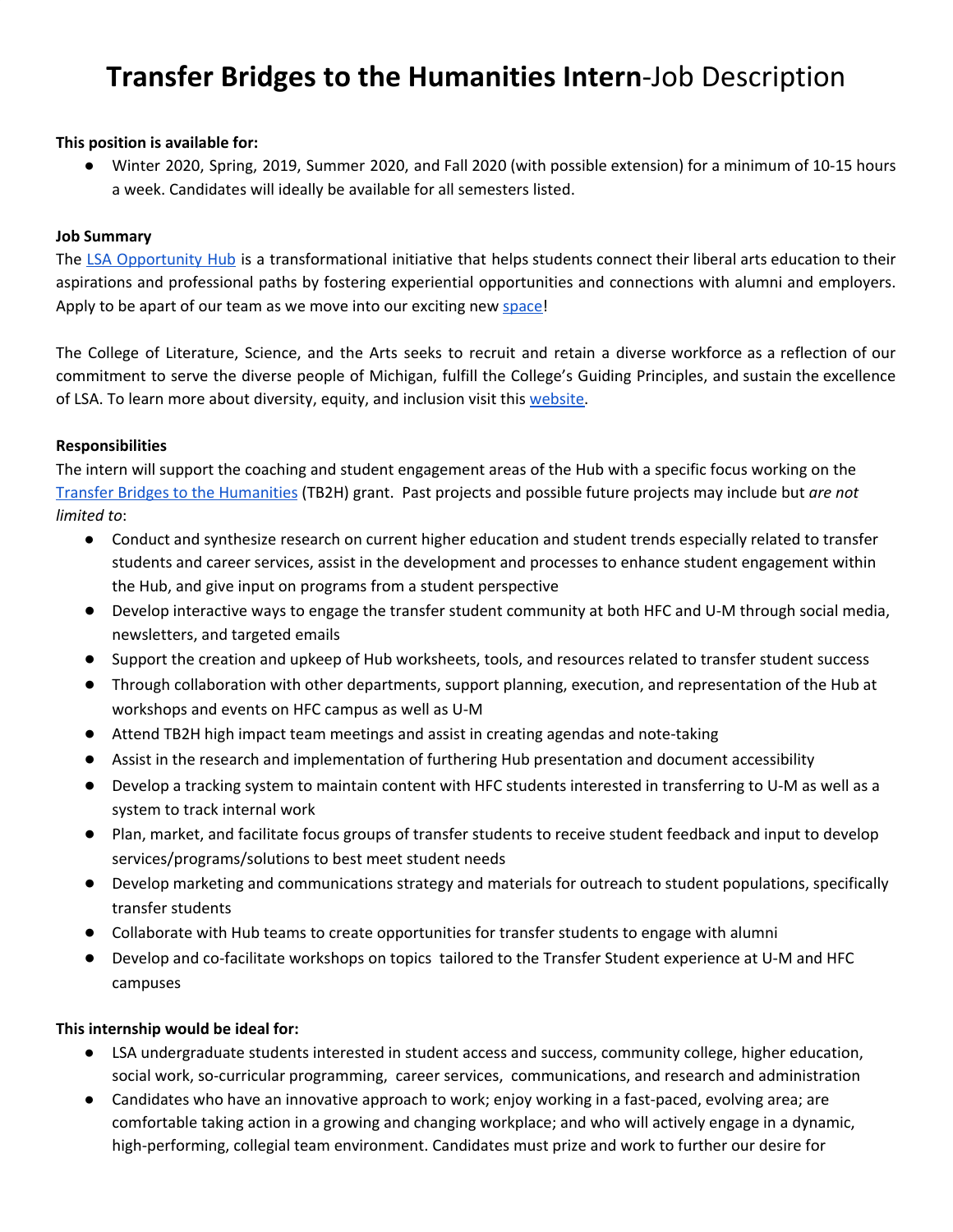inclusivity. We seek candidates with a commitment to creating access to opportunities for our diverse population of LSA students and have an interest in, and commitment to, the liberal arts.

# **What skills/knowledge will the intern gain from this internship?**

The goal of the Hub internship is for interns to gain experience through the learning outcomes listed below:

- build professional relationships
- acknowledge and respect differences
- develop abilities related to the position
- digital technology
- professionalism
- practice ethical behavior
- critical thinking
- professional growth
- communication

## **What are the benefits of working here?**

- access to exclusive professional development presentations and opportunities
- bi-weekly meetings with your direct area supervisor with tailored feedback
- specific on the job and on-going training
- engage with students through tabling, workshops, focus groups, and/or events
- networking opportunities with University of Michigan staff, faculty, and alumni
- collaboration with Hub staff, the LSA college, and U-M constituents
- collaborative work environment allowing for teamwork with other interns and Hub staff
- semester team building activities
- access to free Hub swag including shirts, a water bottle, a passport cover, a business card holder, etc.
- plenty of opportunities for free food

#### **What will my supervision be like in this position?**

- Supervisors will provide guidance and support for the intern, while giving them autonomy to work independently
- Supervisors at the Hub focus on giving consistent feedback that is specific to the intern's desired professional and personal development goals
- Supervisors will engage with the intern on a bi-weekly basis to inquire what their goals are and how the internship and the supervisor can provide support to assist them in reaching those goals

## **The essential functions of this position include:**

- traveling to and from various areas of campus and Ann Arbor
- remaining in a stationary position for extended periods of time
- routinely moving audio/visual equipment weighing up to 25 pounds within the building and across campus for various classroom and event needs
- frequent communication and exchange of information with students, faculty, staff, and alumni

## **Duration of Internship**

- Winter 2020, Spring, 2019, Summer 2020, and Fall 2020 (with possible extension) for a minimum of 10-15 hours a week. Candidates will ideally be available for all semesters listed.
- On average, the Hub Intern will devote approximately 10-15 hours per week to this commitment; the weekly time commitment should not exceed 29 hours, according to the University's student employment policy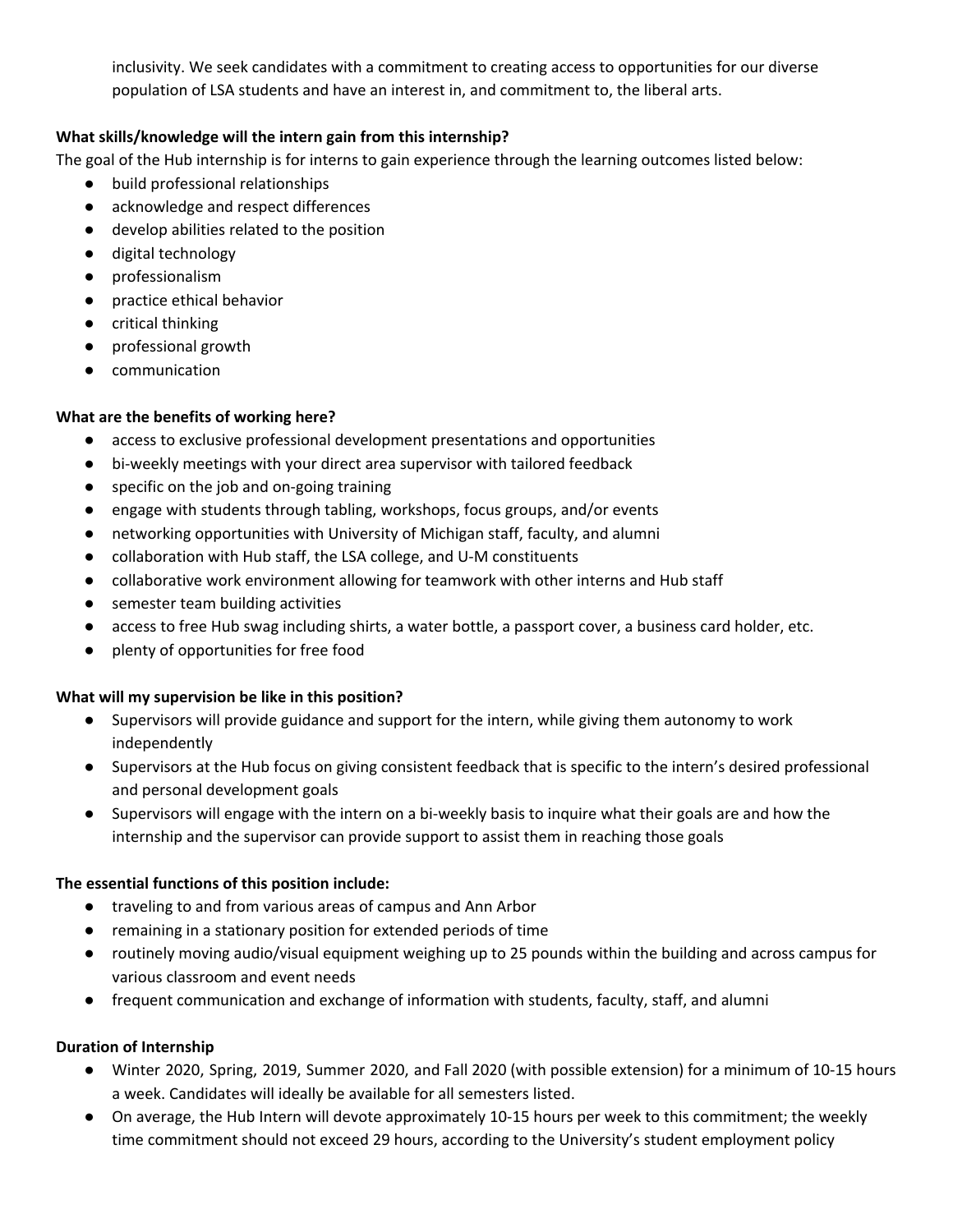### **Required Qualifications**

- U-M undergraduate, must have completed at least one full semester by the start of the Winter 2020 semester
- Must be in good academic standing according to the university's most recent record
- Available a minimum of 10 hours a week

### **Desired Qualifications**

- Seeking an LSA degree
- A great communicator
- Highly organized, self-directed, and achieves results
- Able to prioritize and handle multiple projects at once
- Students receiving work study are strongly encouraged to apply
- Applicants who are available to work multiple semesters are strongly preferred
- Transfer student perspective
- Current humanities or social science major in LSA
- Availability includes Monday daytime hours
- Ability to drive to Henry Ford College on an occasional basis

#### **Compensation**

● Intern will earn \$11.00 per hour for approved time worked on a bi-weekly basis

## **Words from previous student intern(s) regarding their experience in this role:**

"The Hub encourages interns to work on projects that they're passionate about, take initiative with their experience, connect their education to their profession, and explore their variety of interests through meaningful work. The Hub also prepares undergraduate interns for post-grad life by emphasizing the importance of professional development and providing opportunities to foster professional growth. Thanks to the Hub, I've gained vast and significant work experience while making connections and growing professionally."

~Kara Hansen, Coaching Services Intern 2019-2020

## **To Apply:**

- Interested students should apply via <https://studentemployment.umich.edu/jobxJobdetailPrint.aspx?JobId=63200&win=True> **Job ID #: 63200** It is not required to respond to the application questions through the student employment portal.
- **Submit your resume AND answers to these questions within the same 1 PDF document titled according to: LAST NAME\_FIRST NAME\_TITLE OF POSITION SUBMITTING FOR**
	- What position are you applying to?
	- Why are you interested in this position within the Hub? If applicable, please write about any transfer experience you might have (no more than 300 words)
	- What has prepared you for this position? (no more than 300 words)
	- What semesters and exact dates are you available to complete for this internship if hired?
	- How many hours per week will you be available for Winter 2020? List out what your known availability is for each of those semesters M-F 8:30AM-9PM (check [Course](https://www.lsa.umich.edu/cg/default.aspx) Guide that is available as of 10/28)
	- If hired, we will schedule an orientation in early December. What is your availability December 1-15?
	- Please list out 2 references with: name, current title/company, your relationship to them, and email. We encourage you to let your references know that they could be contacted via email if you move forward in the hiring process
	- How did you hear about this position?
- **● Posting closes on November 17 at 11:59PM**